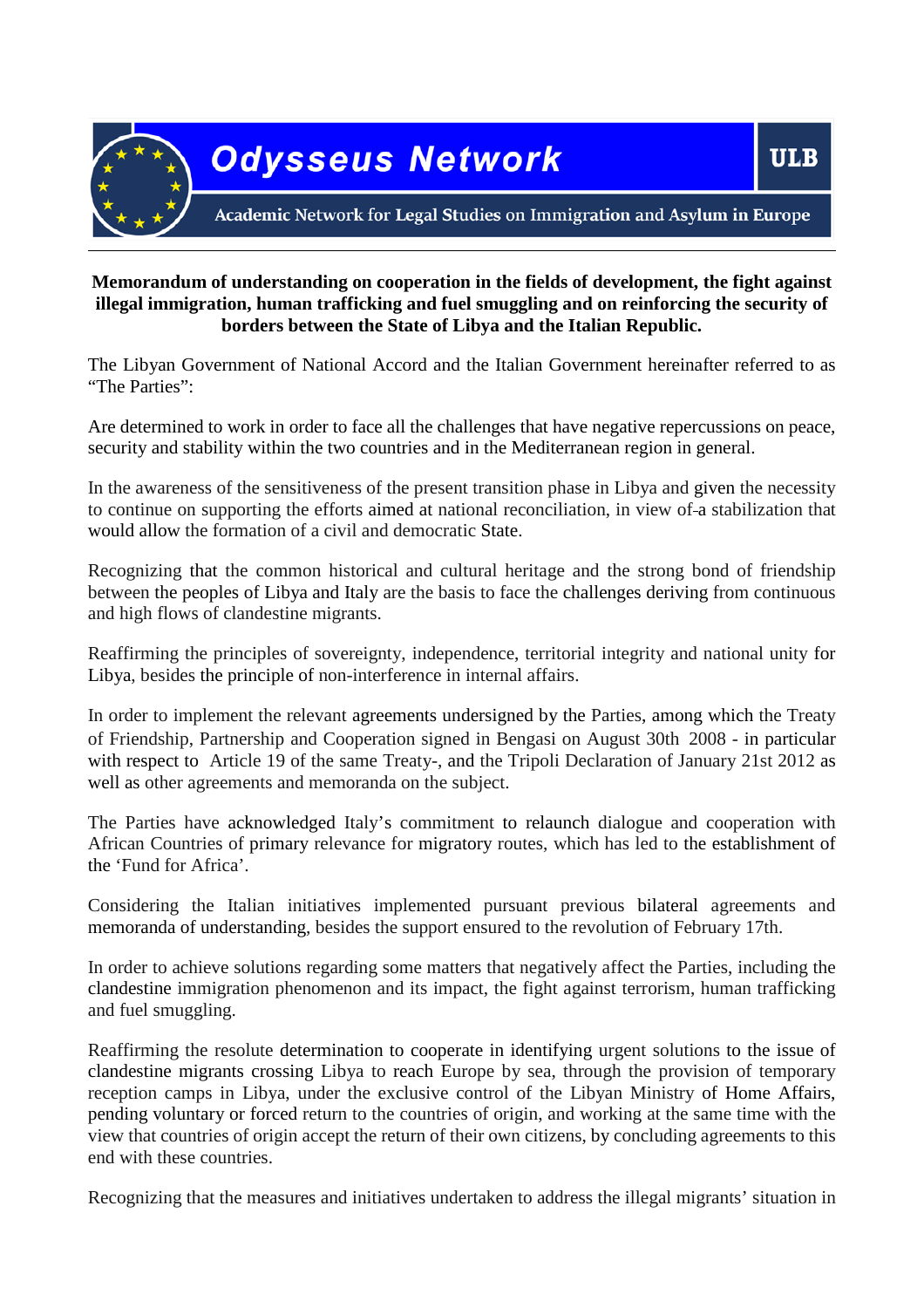accordance with this Memorandum must not damage in any way the Libyan social fabric or threaten the demographic equilibrium of the country or the economic situation and the security conditions of Libyan nationals.

Highlighting the importance of Libyan land and sea borders' control and security, in order to ensure the reduction of illegal migratory flows, the fight against human trafficking and fuel smuggling, besides highlighting the importance of benefiting from the experience of the institutions involved in the fight against clandestine immigration and border control.

Considering the obligations deriving from international customary law and agreements to which the Parties are bound, including Italy's membership to the European Union, in the framework of the legal systems in force in the two Countries, the two Parties confirm their willingness to cooperate to implement the provisions and the purposes of this Memorandum agreeing on what follows:

# **Article 1**

### The Parties commit themselves to:

- A) start cooperation initiatives in conformity with programs and activities adopted by the Libyan Presidential Council and the Libyan Government of National Accord, as regards the support to security and military institutions' in order to stem the illegal migrants' fluxes and face their consequences, in accord with what is foreseen by the Treaty of Friendship, Partnership and Cooperation undersigned by the two countries and by the agreements and memorandum of understanding undersigned by the Parties.
- B) the Italian party provides support and financing to development programs in the regions affected by the illegal immigration phenomenon, within different sectors, such as renewable energy, infrastructure, health, transports, human resources development, teaching, personnel training and scientific research.
- C) the Italian party commits to provide technical and technologic support to the Libyan institutions in charge of the fight against illegal immigration, and that are represented by the border guard and the coast guard of the Ministry of Defence and by the competent bodies and departments of the Ministry of Home Affairs.

# **Article 2**

In addition, The Parties commit to undertake actions in the following sectors:

- 1) completion of the system of border control in Southern Libya, according to what is foreseen in Article 19 of the abovementioned Treaty.
- 2) adaptation and financing of the above mentioned reception centres already active compliance with the relevant provisions, making recourse to funds made available by Italy and the European Union. The Italian party contributes, through the delivery of medicines and medical equipment, to the improvement of the illegal immigrants' medical needs in the centres, in the treatment of communicable and serious chronic diseases.
- 3) training of the Libyan personnel within the above mentioned reception centres to face the illegal immigrants' conditions, supporting the Libyan research centres operating in this field so that they can contribute to the identification of the most adequate methods to face the clandestine immigration phenomenon and human trafficking.
- 4) The Parties collaborate to propose within three months from the signature of this memorandum, a wider and more complete view of Euro-African cooperation, to eliminate the causes of irregular immigration, in order to support the countries of origin of immigration in the implementation of strategic projects for development, raise the level of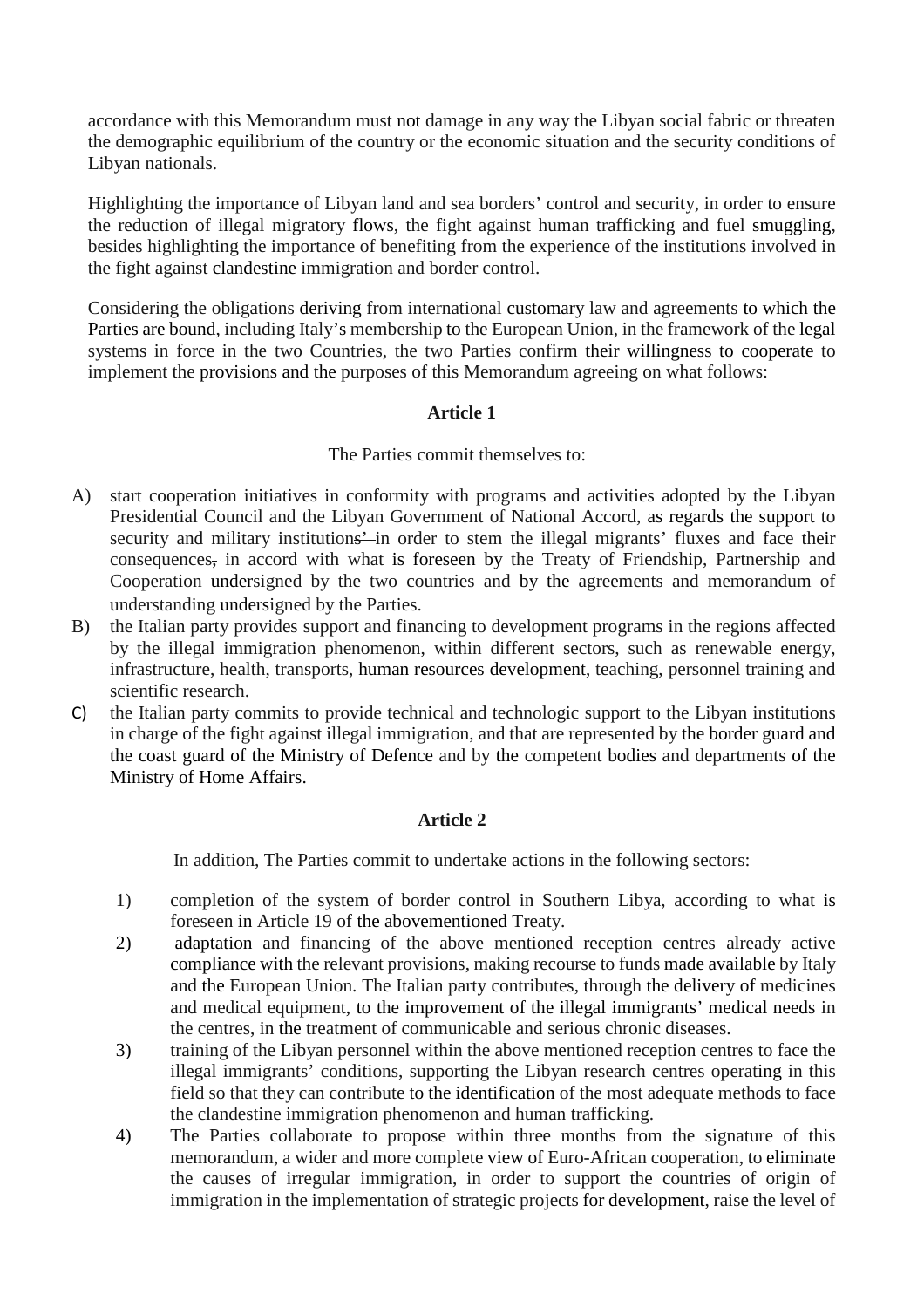tertiary sectors to improve life standards and health conditions, and contribute to the reduction of poverty and unemployment.

- 5) support to the international organizations that are present and operate in Libya in the migration sector in order to continue the efforts that are also aimed at returning migrants' to their countries of origin, including through voluntary return.
- 6) start of development programs through adequate job creation initiatives within the Libyan regions affected by illegal immigration phenomena, human trafficking and fuel smuggling as "income replacement".

### **Article 3**

In order to accomplish the purposes of this Memorandum, the parties commit to establishing a mixed committee, composed of the same number of members for both the parties, identifying the priorities in action and the instruments to finance, implement and monitor the commitments undertaken.

### **Article 4**

The Italian party provides for the financing of the initiatives mentioned in this Memorandum or the ones proposed by the mixed committee indicated in the previous article without additional obligations for the Italian State's budget in respect of the allocations already foreseen, besides making use of available funds from the European Union, in respect of the laws in force in the two countries.

### **Article 5**

The Parties commit to interpret and apply the present Memorandum in respect of the international obligations and the human rights agreements to which the two Countries are parties.

### **Article 6**

The disputes between the Parties regarding the present Memorandum's interpretation and application will be friendly negotiated by diplomatic means.

### **Article 7**

The present Memorandum of understanding can be amended upon request of one of the two Parties through an exchange of notes during the period of its validity.

### **Article 8**

The present Memorandum comes into force from the signature. It has triennial validity and it will be renovated by tacit agreement at the deadline for an equivalent period, unless a written notification is presented by one of the two contracting Parties at least three months before the deadline of the period of validity.

Elaborated and signed in Rome on February  $2<sup>nd</sup>$  2017 in two original copies, each one in Arabic language and Italian language, all texts being equally authentic.

For the Libyan Government of National Accord: Fayez Mustafa Serraj, President of the Presidential Council

For the Italian Government : Paolo Gentiloni, President of the Council of Ministers